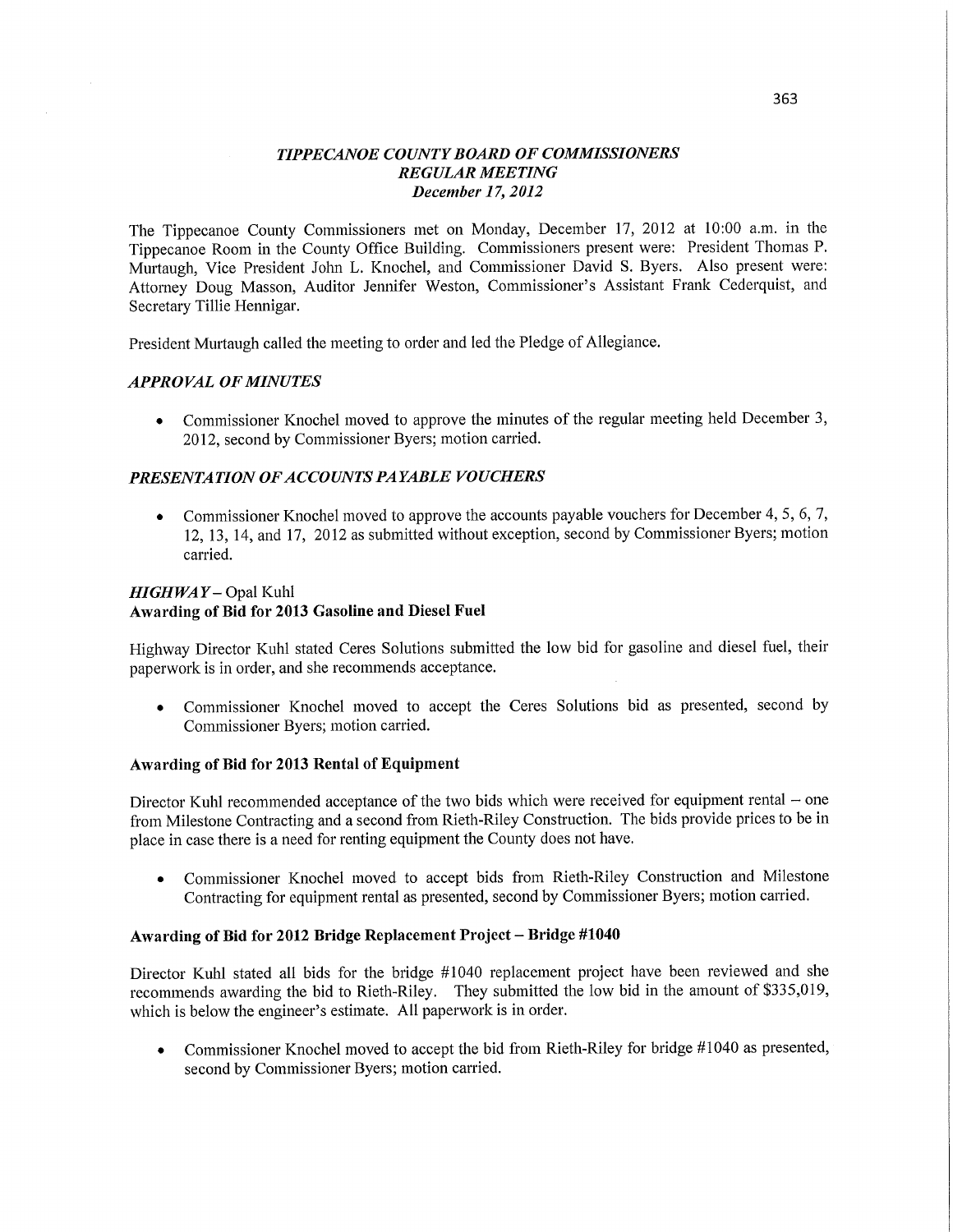## **Performance** Bond **from Atlas Excavating, Inc.** in the amount of **\$147,670** for **Tippecanoe County Eisenhower Road Drainage** Improvement **Project**

Director Kuhl presented a Performance Bond from Atlas Excavating in the amount of \$147,670 for the Eisenhower Road drainage project. The bid was previously accepted.

**0** Commissioner Knochel moved to accept the Performance Bond as presented, second by Commissioner Byers; motion carried.

## **Change Order** #1 **from Rinehart Excavating, Inc.** for **TIP009 Culvert Replacement Project**

Director Kuhl said change order #1 is for TIP009 culvert replacement from **Rinehart** Excavating. The change order will balance the quantities and also cover the extra backfill necessary to construct the berm and the erosion control blankets. The amount for the change order is \$16,266.30; the total for the project is \$184,026.18.

**0** Commissioner Knochel moved to accept the change order from Rinehart Excavating as presented, second by Commissioner Byers; motion carried.

Director Kuhl said the TIP009 culvert project is complete and the Eisenhower Road drainage improvement project is planned to begin today.

### *HUMAN RESOURCES —* Shirley Mennen **2013 Anthem** Renewal

Human Resources Director Mennen said the Anthem renewal involves an increase to the individual specific stop loss from \$250,000 to \$275,000. By increasing the stop loss, the rate will be slightly lower. History has shown there has not been a need for the \$250,000.

**0** Commissioner Knochel moved to approve the 2013 Anthem Renewal contract, second by Commissioner Byers; motion carried.

### **Payroll** Schedule **Change** for **2013**

Director Mennen said the change to the 2013 payroll schedule clarifies that pay days after January 7, 2013 will be every other Friday. If payday falls on a holiday, employees will be paid on Thursday before the regularly scheduled payday. Payroll is done electronically Via direct deposit to your bank account(s) and the stub can be found at https:www.tippecanoe.in.gov/paystub/. Deposits will be made to your account(s) by 8:00 am on the morning of the payday. The change is to place the policy **in-line** with the bi-weekly payroll. One payday remains under the prior schedule and will fall on Monday, January 7.

**0** Commissioner Knochel moved to approve the payroll schedule change for 2013 as presented, second by Commissioner Byers; motion carried.

## *PUBLIC DEFENDER* – Amy Hutchison **Approval** of **Immigration** Positions

Public Defender Hutchison said she has three items; two which are related. First, she requested approval for a Litigation Assistant to assist with the immigration process, public defender reimbursement, and discovery issues. The position has been through the personnel committee. The second position is for an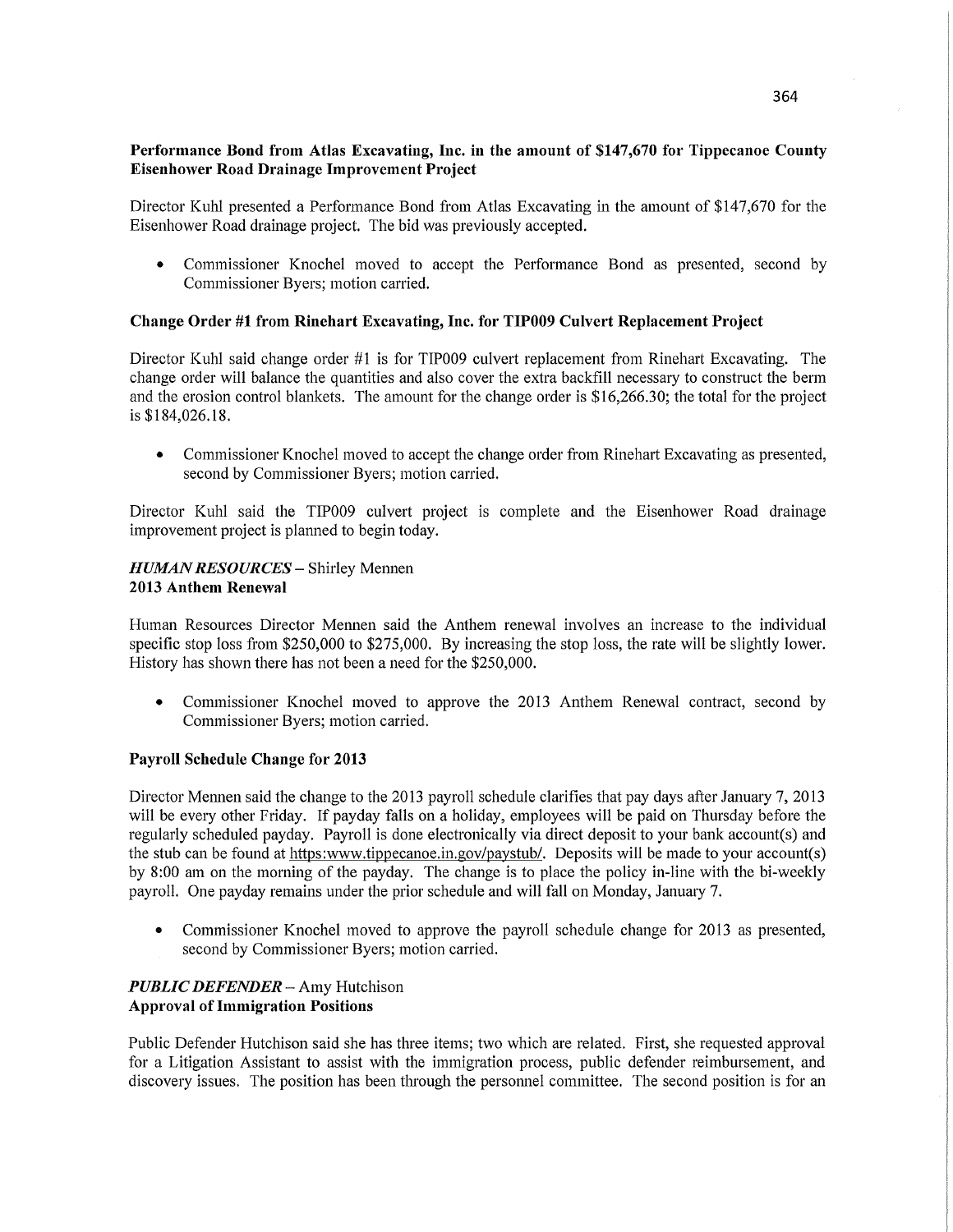attorney to work as an Immigration Resource Coordinator to help communicate with the expert and also complete the opinions in the future instead of paying the current contracted individual. The Coordinator position has also been through the personnel **committee.** President Murtaugh asked if positions would be eliminated. Public Defender Hutchison said both positions would be new and would not eliminate positions. The positions are not approved or budgeted for 2013 and will be presented to Council for approval. Commissioner Byers said he understood one position was being considered for elimination due to reclassification. Amy stated that she might be able to eliminate one down the road after she reviews caseloads by court. Commissioner Byers asked Amy to brief the public on the Supreme **Court** law that recently passed. Public Defender Hutchison said a case law was passed in the US. Supreme Court affecting those in the United States illegally or on status from other countries. The law requires advising them of the potential effect of a criminal conviction on their residency status and potential relief which may be available to **them.** Most criminal defense attorneys are not knowledgeable of the immigration law because it changes rapidly. Currently, \$150 per hour is paid to an attorney in Chicago to write the opinions. The average is \$500 *-* \$600, depending on the complexity of the case.

**<sup>0</sup>**Commissioner Murtaugh moved to approve the immigration positions as presented, second by **Commissioner** Byers; **motion** carried.

## **Approval** of **Contract Addendum** with **Immigration Attorney**

Public Defender Hutchison presented an addendum to the usage of the Westlaw account for the Immigration Attorney ("Contractor"). The addendum authorizes the **Contractor** to use the account; however, the Contractor is not authorized to use databases or other services outside of the County's subscription. Also, the Contractor is authorized to use the account only for research or other purposes **directly** related to providing services to the County. Attorney Masson reviewed the contract addendum.

*0* Commissioner Knochel moved to approve the contract addendum as presented, second by Commissioner Byers; motion carried.

# *PROSECUTOR* — Kristen McVey **Professional Services Agreement**

Deputy Prosecutor Attorney McVey requested approval of a 2013 Professional Services Agreement between the Prosecutor's office and Kathryn J. Redd. **Contractor** Redd administers **Project** Safe Neighborhood and Anti-Gang Initiative grants.

**<sup>0</sup>**Commissioner Knochel moved to approve the professional services agreement in the amount of \$59,000 annually as presented, second by Commissioner Byers; motion **carried.** 

# MI *TS/GIS* **—** Mark Ehle **Amendment** to **Agreement with Pictometry International Corp.**

GIS Administrator Ehle said the amendment is to the six year Pictometry contract. The original contract was approved by the Commissioners on December 21, 2009 and included four direction views for the city but only north and south views in rural areas. The amendment involves increasing the amount of flight topography to include four direction views to the rural areas. The increased directional views will assist the Assessor's office. **Assessor Linda** Phillips said the Council has appropriated the money and the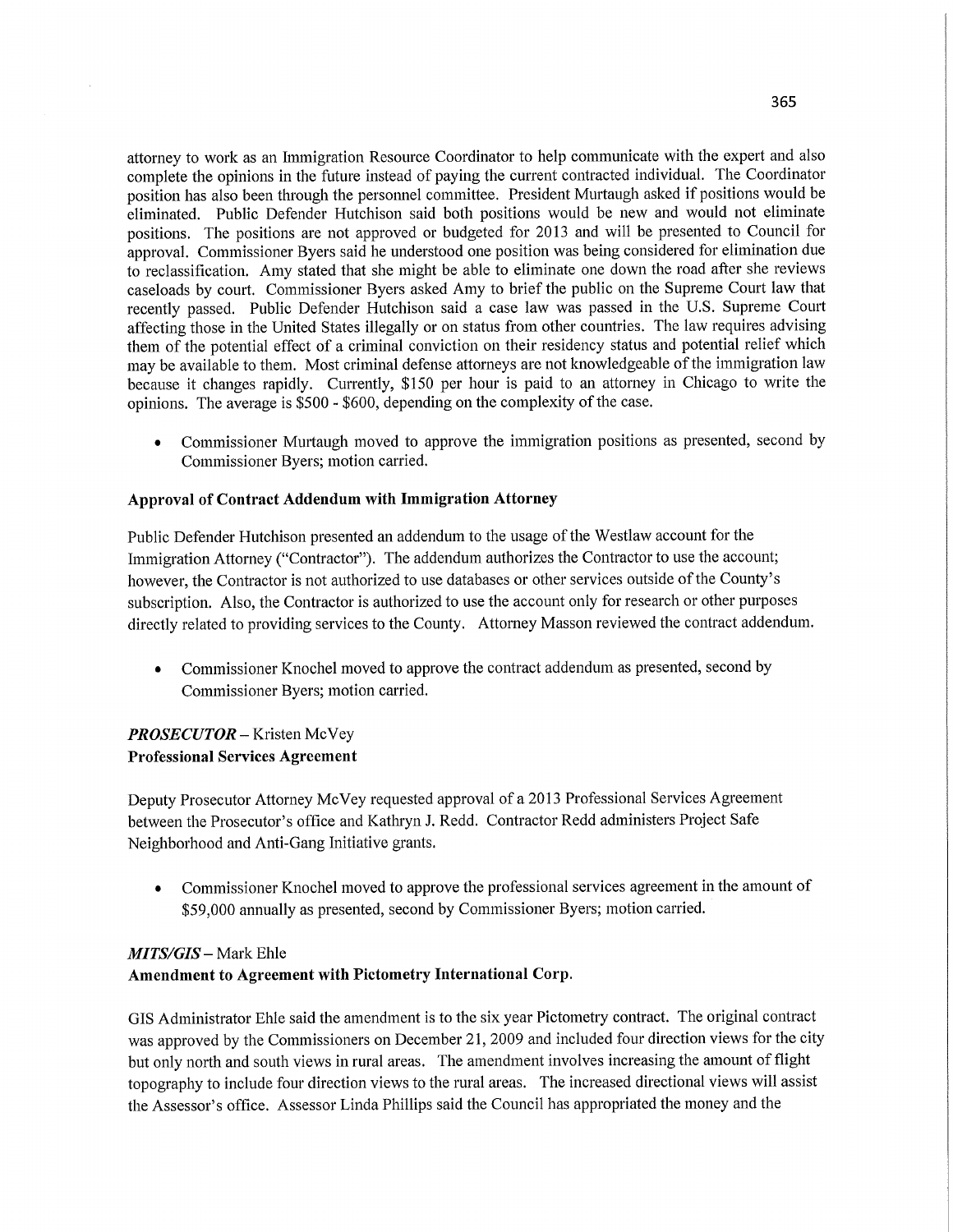Assessor's office will receive huge benefits for a small cost. In addition, the cost of sending staff to acquire better property views will be reduced.

**0** Commissioner Knochel moved to approve the Pictometry contract amendment as presented, second by Commissioner Byers; motion carried.

## *GRANTS* **—** Laurie Wilson **Permission** to **Accept Grant**

Grant Facilitator Wilson requested permission to accept <sup>a</sup>grant for Probation from the Indiana Criminal Justice Institute (ICJI) in the amount of \$2,615. The grant will go toward the *Reducing the Use of Secure Detention* project. It is an amendment to provide additional funds to finish the project through the end of **2012.** 

• Commissioner Knochel moved to accept the grant for Probation as presented, second by Commissioner Byers; motion carried.

# **MOU/Contract**

Grant Facilitator Wilson presented **a** contract from the Indiana Depamment of Homeland Security (IDHS) for the District 4 Administrative Coordinator Janet Buche. The contract is for 2013 in the amount of \$57,500 which is paid from TEMA grant C44P-2-239A. It is an ongoing contract, in the **fifth** year. Commissioner Byers stated the contract was an RFP and only one was submitted but questioned if the salary remained the same. Ms. Wilson stated it is <sup>a</sup>pay raise as last year's salary was \$55,000.

**0** Commissioner Knochel moved to approve the TEMA grant contract for Janet Buche as presented, second by Commissioner Byers; motion carried.

Grant Facilitator Wilson presented a contract from ICJ I Administration Agreement which is paid from Cary Home JDAI grant #2011-DJ-BX-2622. The contract is for Scott Angstadt in the amount of up to \$15,000. Mr. Angstadt provides reports and analysis of the juvenile system via Quest Data Services.

**0** Commissioner Knochel moved to approve the agreement for Scott Angstadt as presented, second by Commissioner Byers; motion carried.

Grant Facilitator Wilson presented Assessment/Evaluation agreement which is paid from *Title* II *Reducing* the Use of *Secure Detention* grant 11-JF-017. The contract is for Dr. Ascough in the amount of up to \$8,800. Dr. Ascough provides psychological evaluations and assessments for juveniles as needed.

**0** Commissioner Knochel moved to approve the agreement for Dr. Ascough as presented, second by Commissioner Byers; motion carried.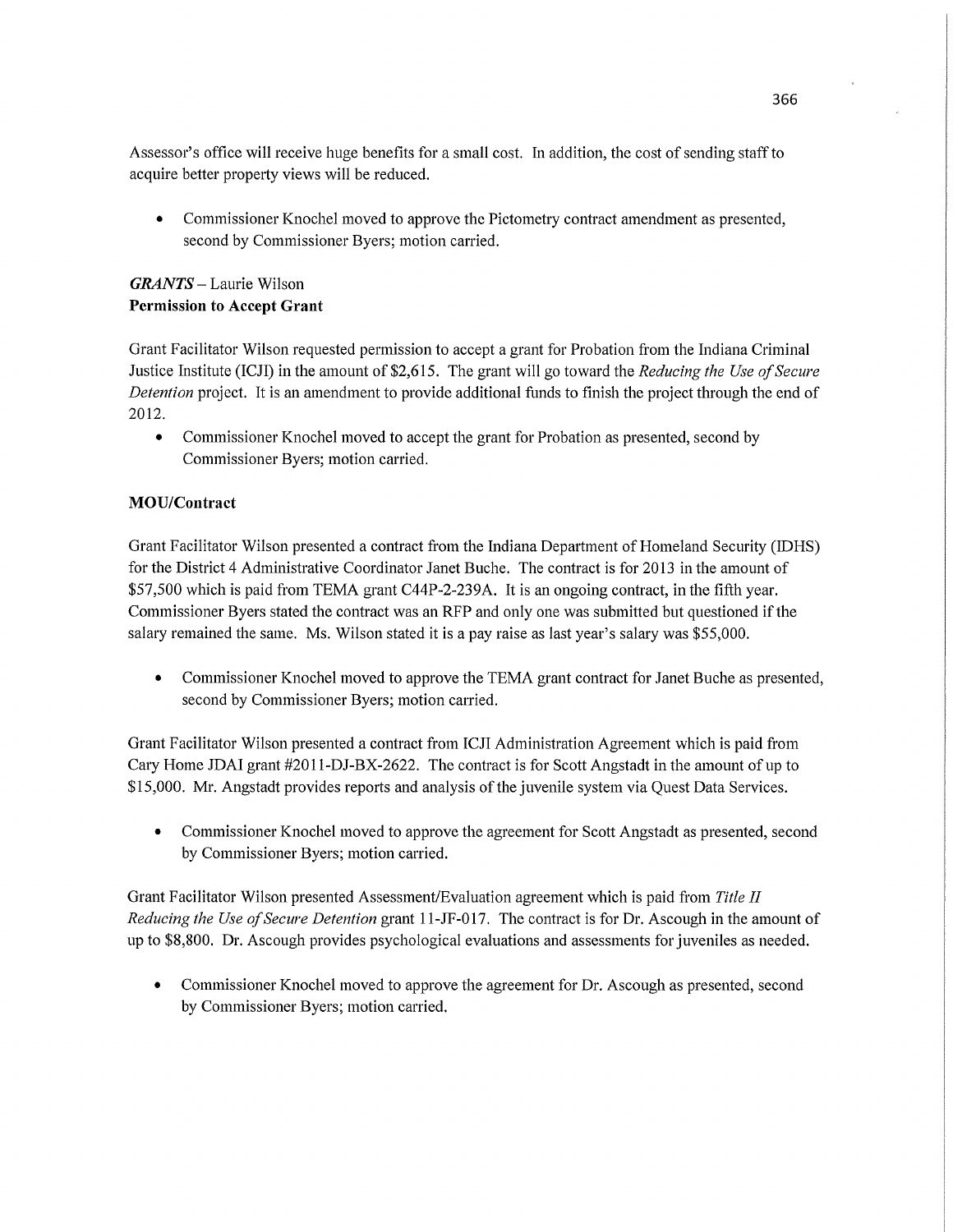## *ADOPTION* OF *AMERICANS WITH DISABILITIES A* CT *TRANSITION PLAN*

David Meihls from ADA Consultants of Indiana, **L.L.C.** said today the ADA Transition Plan for Tippecanoe County would be adopted. The Transition Plan is **<sup>a</sup>**comprehensive plan to move forward. **After** today, the County will be fundamentally changing the way business is done in regard to new construction and alterations to facilities as well as programs and services provided throughout the county. It is a plan involving many elements but provides the resources necessary to obtain **information** and assistance. The document is a work in progress which will be revisited each year and changed as needed. There will be new laws for compliance of the **plan.** The information will be available on the website following today's meeting. President Murtaugh thanked Mr. Meihls for his **help** with the **plan.** 

**0** Commissioner Knochel **moved** to adopt the ADA **Transition** Plan for Tippecanoe County as presented, second by **Commissioner** Byers; motion carried.

## $INTERPRETER$  *CONTRACT*

**0 Commissioner** Knochel moved to approve the Translator Agreement for Carmen Elena Calderon Garcia, second by **Commissioner** Byers; motion carried.

## *A GREEMEN T* TO PRO *VIDE PROFESSIONAL CONS* UL *TING* SER *VICES* **—** *Tippecanoe Villa*

President Murtaugh said the contract is with Maximus to assign a daily cost for providing services at Tippecanoe Villa and evaluate the resident's cost share. Commissioner Byers said Maximus will evaluate various aspects of the entire facility to determine if the County is breaking even and also look at the rooms for redesign potential to private rooms, among **other** things. The cost will be \$4,000.

*0* **Commissioner** Knochel moved to approve the Professional Consulting Services **agreement** with Maximus as presented, second by Commissioner Byers; motion carried.

## *CHANGE ORDER* FOR *FAIR GROUNDS ELECTRIC/AC PROJECT*

**Commissioner** Byers presented a change order to the contract for the electric and air **conditioning** project at the fairgrounds. The change order amount is \$779.00 for replacing ceiling panels, and a mechanical credit amount of \$225.00; leaving a change order balance or \$554.00. The total contract with **Shefler**  Construction is \$63,959.00.

**0 Commissioner** Byers moved to approve the change order as presented, **second** by Commissioner Knochel; motion **carried.** 

# *CHANGE ORDER* FOR *COURTHOUSE LIMESTONE PROJECT*

President Murtaugh presented a change order for the Courthouse limestone project in the amount of \$9,600. The change order is due to additional sealing needed to the cap of the outside wall. The project is now complete at a total cost of \$680,120.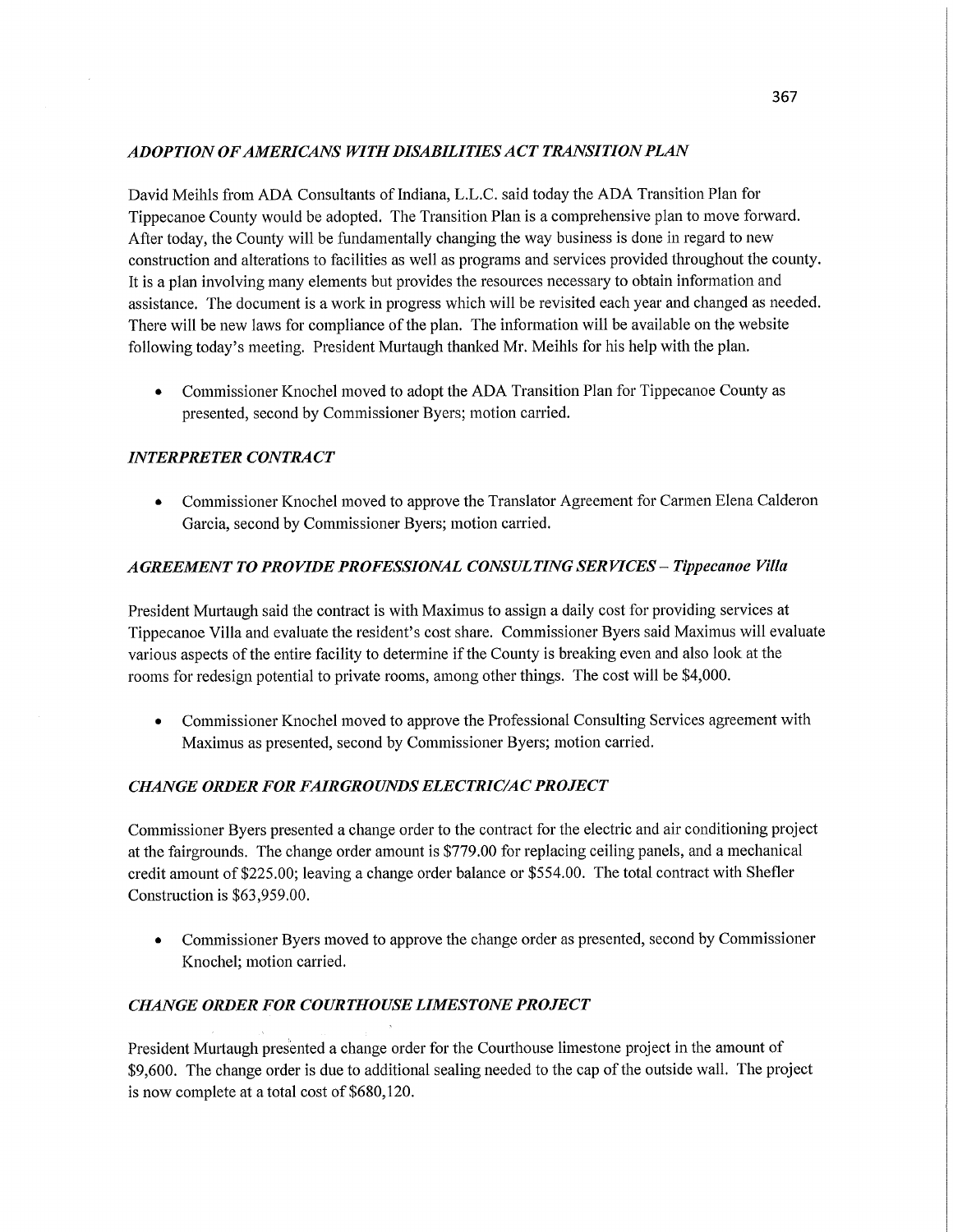• Commissioner Knochel moved to approve the change order for the limestone project as presented, second by Commissioner Byers; motion carried.

#### *UNFINISHED/NEW BUSINESS*

Commissioner Byers welcomed President Murtaugh back and stated it was good to see him out of the hospital.

### *REPORTS* ON *FILE*

The following reports will be on file in the Commissioner's office.

Building Commission Central Mail and Duplicating Public Library

#### *PUBLIC COMMENT*

Paul Wright **—** 4523 **S** County Line Rd W, Westpoint **—** Mr. Wright questioned a comment from Commissioner Byers at the December Council meeting regarding the consultant for the YMCA, asking for clarification on the end goal for the building. Commissioner Byers said in the long range forecast for the Fairgrounds, if additional property in the general area became available, the County would research the possibility of purchasing. The YMCA is moving to a new location. Currently, research and brainstorming for different ideas are being discussed such as moving the Extension Office, USDA, Soil and Water, or FSA to the YMCA building to locate them into one area. Most of those organizations are paying rent so they could pay rent to the County instead. The County is taking the first step to do the research which includes hiring a consultant to compile the information on the costs and remodeling needs. Mr. Wright stated he doesn't think the piece of property and the building would benefit anybody excep<sup>t</sup> the Fairgrounds, saying the true value should be minimal. Commissioner Byers said some churches have shown interest so there is value to the property.

As there were no additional comments, Commissioner Knochel moved to adjourn.

BOARD OF COMMISSIONERS OF THE COUNTY OF TIPPECANOE  $\mathbb{R}$  Mustan

and P. Murtaugh, President

W£.W

L. Knochel, Vice President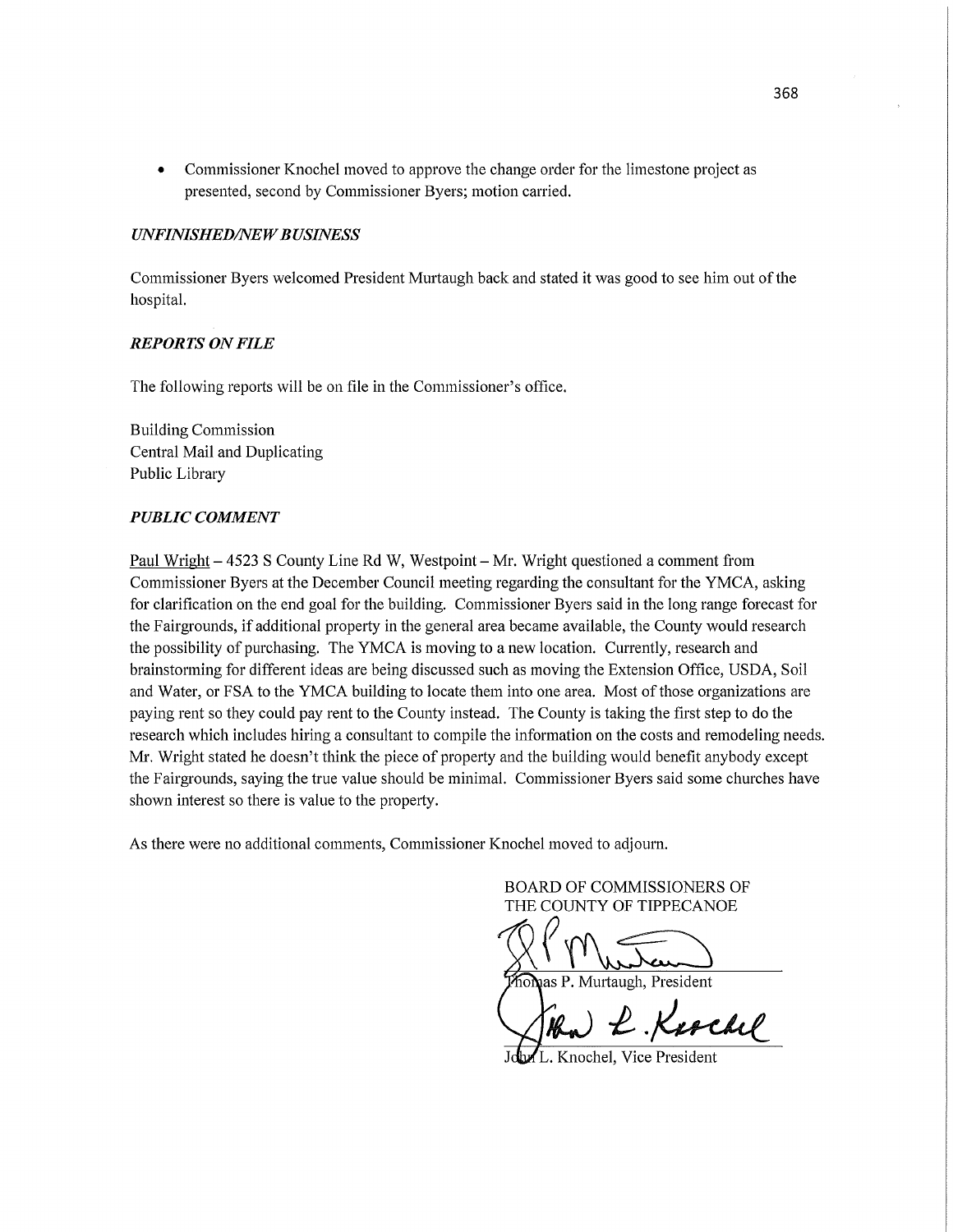369  $\subset$ David S. Byers, Member

ATTEST:

Jennifer Weston  $\frac{1}{01/07/13}$ 

 $\sim 10^7$